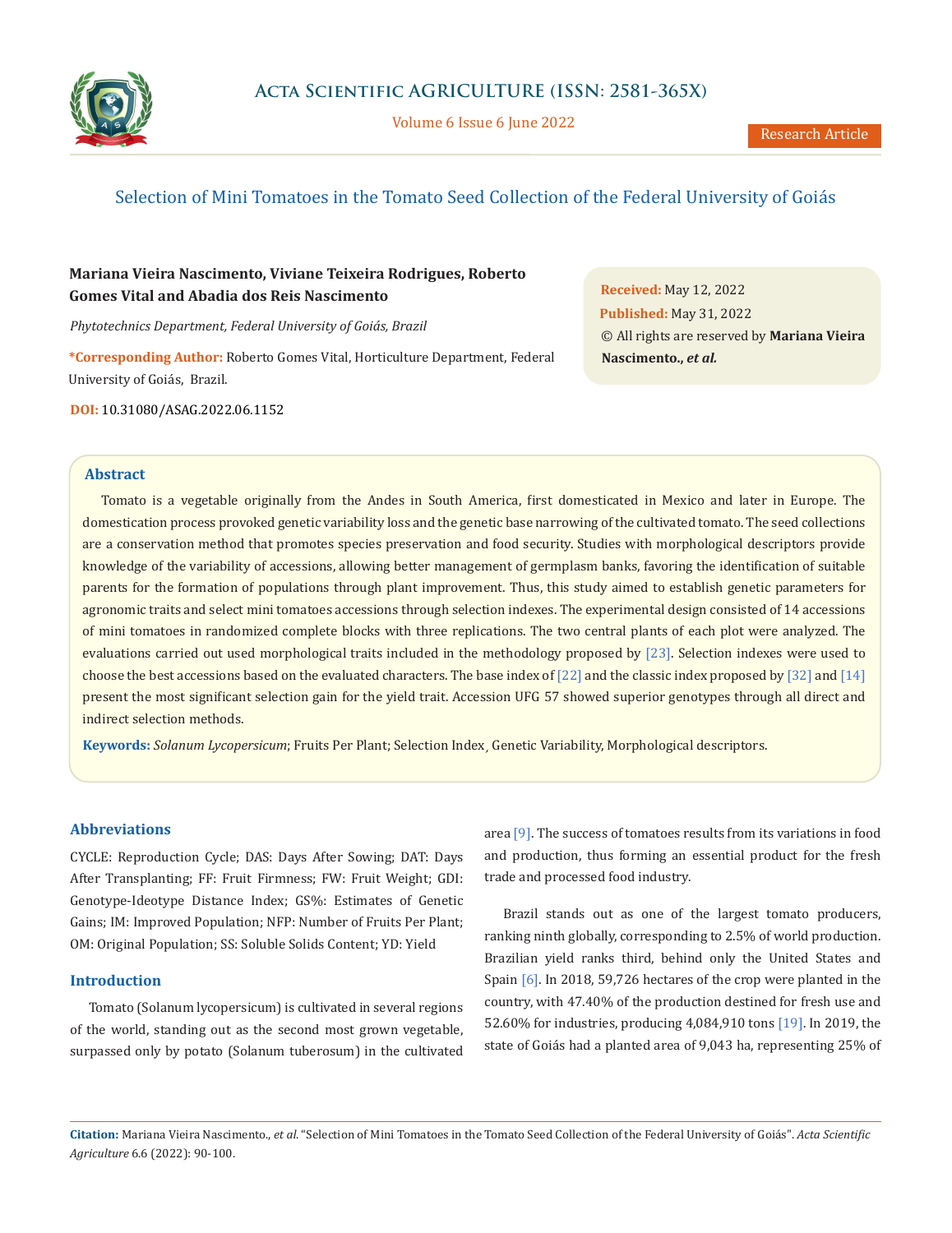national plantations, reaching 817,804 tons [15].

The tomato plant originated between northern Peru and southern Ecuador in the Andean region. In this territory, they naturally developed several species of the genus Solanum. Its domestication occurred initially in Mexico, later in Europe, around the 16th century, and in the United States, in the 17th century [1]. This domestication process resulted in genetic variability loss, reducing the genetic base of species [31,29].

The seeds collections are critical, as they provide researchers with a comprehensive source of genetic resources, which can furnish genes that provide adaptation to abiotic stresses and resistance to numerous insects and diseases [11]. These collections represent food security for the current and future generations [23]. However, accessions deposited in seeds collections are little used due to a series of adversities, such as lack of documentation, adequate description, and evaluation of collections, limiting the action of breeders [11].

The morphological characterization of accessions from the seeds collections contributes to their greater knowledge and recognizes possible genotypes, which can be used in plant breeding programs [15]. Research with morphological descriptors provides significant contributions to understanding the genetic variability of accessions and enabling better collections management, collaborating with the identification and selection of appropriate genotypes for the formation and management of populations in plant breeding programs [3].

Research related to genetic variation in seeds collections can be carried out based on quantitative or qualitative morphoagronomic descriptors [20]. The description of plant species in the collections has been carried out using botanical, morphological, and agronomic tables. In most cases, they are used without parameters referring to their effective collaboration for variability, thus causing an extension of time and labor during plant characterization [25].

Selection based on one or a few traits may prove inadequate as it does not lead to superior products regarding several characters [33]. An alternative would be adopting multiple information in the experimental units to select based on a group of characteristics. Therefore, breeding programs have used strategies that involve selection for several traits, such as selection index methods [27], providing more significant total gains, with distribution among the most suitable traits for genetic improvement purposes [27].

Thus, this study aimed to establish genetic parameters for agronomic traits and select mini tomatoes accessions through selection indexes.

#### **Materials and Methods**

The study was carried out in the experimental field of the Horta da Escola de Agronomia, at the Federal University of Goiás in Goiânia, Goiás. The climate, according to Köppen-Geiger, is classified as rainy summer and dry winter, with an average annual rainfall of 1,575 mm. The genotypes analyzed in this study are maintained in the tomato collection of Horta, which uses their own selection and conservation methods for these accessions.

The plants used in the experiment were sown manually in trays with 450 cells, filled with a substrate based on rice husk (Carolina Soil®), coconut fiber, and peat, and covered with vermiculite. Soon after, the trays had to be wrapped with polyethylene film (Stretch) to maintain a constant temperature and relative humidity to encourage uniform germination. The trays were directed to agricultural greenhouses with foot baths, antechambers, screens with a maximum mesh of 0.239 mm, and floating irrigation, as determined by the Ministry of Agriculture, Livestock and Supply (MAPA).

The soil preparation was carried out with a quarrying machine coupled to the tractor. Beds 1.0 m wide and 0.20 m high were prepared, with 1.0 m spacing between beds. A plastic mulching cover was used, and posts, bamboo, and wires were installed to stake the tomato plants. 1,500 kg of NPK 04-30-10 was incorporated into the soil. In the top dressing fertilization, 20 kg of MAP, 75 kg of ammonium sulfate, 100 kg of ammonium nitrate, and 200 kg of potassium chloride were applied at intervals of twenty days after transplanting totaling four applications. Calcium and boron-based foliar fertilizer were also applied weekly from the beginning of flowering.

Seedlings were transplanted to the field 35 days after sowing (DAS), with a spacing of 0.50 m between plants and 1.00 m between rows. Twenty-six days after transplanting (DAT), the plants were staking with polypropylene ribbon. The pruning (once a week) and

**Citation:** Mariana Vieira Nascimento., *et al*. "Selection of Mini Tomatoes in the Tomato Seed Collection of the Federal University of Goiás". *Acta Scientific Agriculture* 6.6 (2022): 90-100.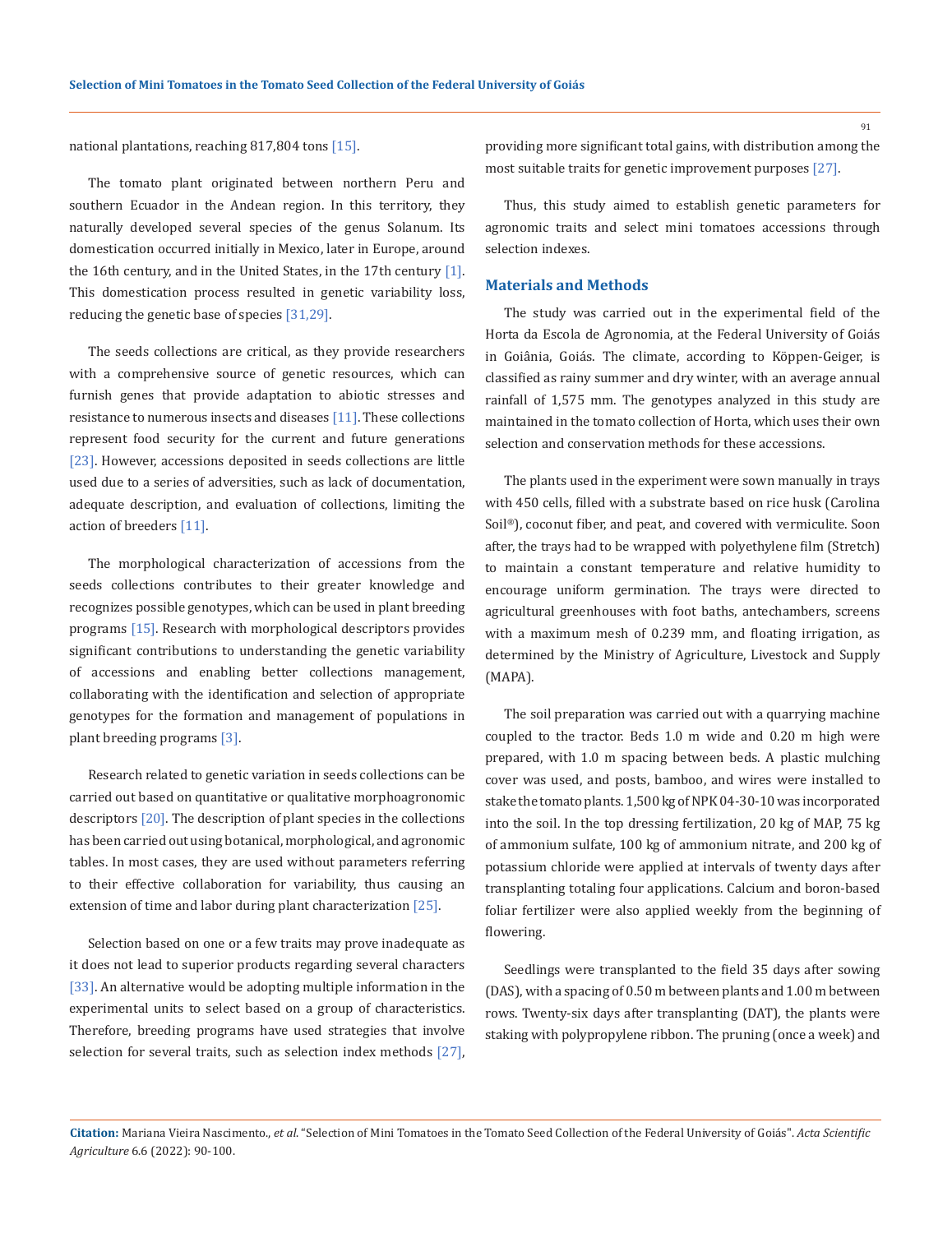topping (when the plants reached a significant height of 1.80m) were performed.

The drip irrigation system was adopted for water supply, obeying the water requirement and the irrigation management parameters of the crop. Manual weeding was carried out to avoid competition with weeds. Adhesive baits were used to identify the insect infestation rate for pesticide application decision-making.

Fourteen accessions of minitomatoes were used (UFG 02, UFG 03, UFG 04, UFG 05, UFG 06, UFG 07, UFG 33, UFG 48, UFG 49, UFG 50, UFG 56, UFG 57, UFG 61 and UFG 64). The experimental design adopted was a randomized complete block with three replicates, 14 plots with 12 plants each. The two central plants of each plot were analyzed during five harvests during the same reproductive cycle.

For the quantitative traits of each individual, the differences between accesses and the metric data of the descriptors most affected by the environment (quantitative traits) were analyzed. The plant material described above was evaluated using morphological traits included in the method of Nascimento [23], as shown in table 1.

| <b>Trait</b>                          | <b>Trait Description</b>                          | <b>Description</b><br>Code | <b>Observations</b>                                                                                                                                                                                                                                                      |
|---------------------------------------|---------------------------------------------------|----------------------------|--------------------------------------------------------------------------------------------------------------------------------------------------------------------------------------------------------------------------------------------------------------------------|
| Fruit weight                          | Small<br>Medium<br><b>Big</b>                     | S<br>M<br>B                | The analysis was determined through each fruit<br>weight in grams, carried out with a digital scale.                                                                                                                                                                     |
| Average number of<br>fruits per plant | Low<br>Medium<br>High                             | L<br>M<br>H                | Fruit counting.                                                                                                                                                                                                                                                          |
| Soluble solids                        | Low<br>Medium<br>High                             | L<br>M<br>H                | The analysis was performed by transferring a drop<br>of fruit juice to the prism of a digital refractometer<br>model HI 96801 from Hanna Instruments and then<br>reading it, expressed in Brix degree.                                                                   |
| Fruit: firmness                       | Soft<br>Medium<br>Firm                            | S<br>M<br>F                | The analysis was performed by submitting the fruits<br>to pressure at a point in the median region, measuring<br>the resistance of the pulp to penetration, using an<br>Instrutherm model PTR-300 digital penetrometer, and<br>obtaining values expressed in Newton (N). |
| Yield                                 | Low<br>Medium<br>High                             | L<br>M<br>H                | The analysis was determined by the weight (kg/plant)<br>and the number of fruits per plant.                                                                                                                                                                              |
| Cycle to maturation                   | $\mathsf{P}$<br>Early<br>Medium<br>M<br>T<br>Late |                            | Counting days from transplanting until the beginning<br>of fruit ripening.                                                                                                                                                                                               |

**Table 1:** Tomato descriptors according to Birth methodology (2019).

To evaluate selection gains among accessions, selection indexes were used to identify the best genotypes. Genotypes were pooled at the 1% and 5% probability levels based on the Scott-Knott test. Subsequently, the selection gains estimates were reached with the help of the selection index methodologies mentioned by [5]: direct and indirect selection; classic index, proposed by [32] and [14];

**Citation:** Mariana Vieira Nascimento., *et al*. "Selection of Mini Tomatoes in the Tomato Seed Collection of the Federal University of Goiás". *Acta Scientific Agriculture* 6.6 (2022): 90-100.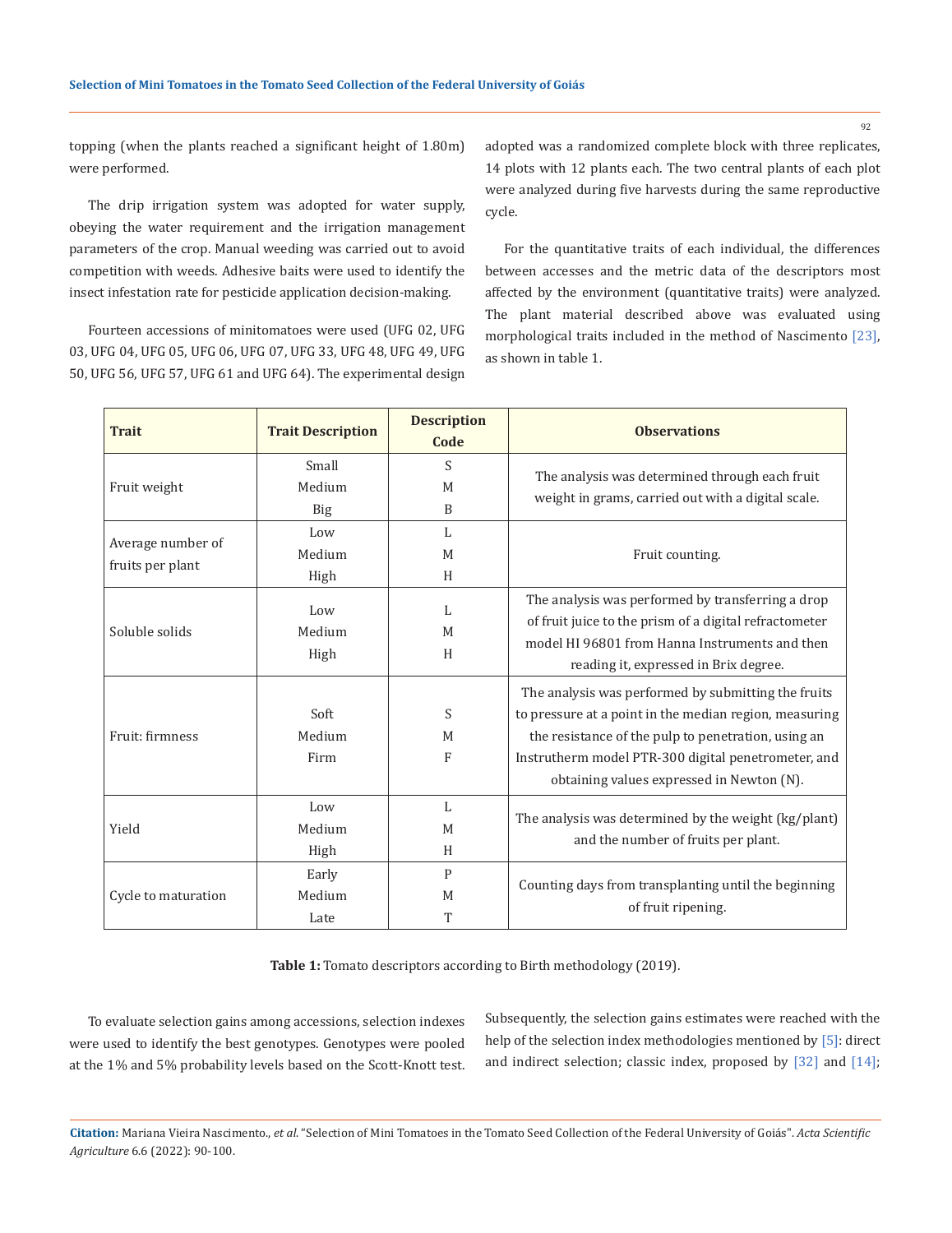rank-sum index of  $[22]$ ; Williams base index  $[34]$ ; and genotypeideotype distance index (GDI).

The selection criterion applied was to increase the traits weight, fruit: firmness, yield, the average number of fruits per plant, and soluble solids. The index proposed by [32] and [14] was established by the selection index (I) and the genotypic aggregate (H) described below

$$
I = b_1 y_1 + b_2 y_2 + \dots + b_n y_n = \sum_{i=1}^n b_i y_i = y'b
$$
  

$$
H = a_1 g_1 + a_2 g_2 + \dots + b_n y_n = \sum_{i=1}^n a_i g_i = g'a
$$

Where

n: number of evaluated traits

b: 1 x n dimension vector of the weighting coefficients of the selection index to be estimated

y: n x p (plants) dimension matrix of phenotypic values of traits

a: is the 1 x n dimension vector of previously established economic weights

g: n x p dimension matrix of unknown genetic values of the n traits considered.

The vector  $b = P^{-1}$  Ga, where  $P^{-1}$  is the inverse of the matrix, of dimension n x n, of phenotypic variances and covariances between the traits. G is the matrix of dimension n x n, genetic variances, and covariances between traits.

The expected gain for trait j was expressed by

$$
\Delta g_{j(i)} = DS_{j(i)} h_j^2
$$

Where

Ag  $j(i)$  = g  $j(i)$ : expected gain for trait j, with selection based on index I

DS j(i): selection differential of trait j, with selection based on index I

h2j: heritability of trait j.

$$
I=r_1+r_2+...+r_n
$$

Where

I: index value for a specific individual or family

rj: classification (or "rank") of an individual concerning the j-th trait

n: number of traits considered in the index.

Weights were given by

$$
1=p_1r_1+p_2r_2+...+p_nr_n
$$

Where

pj: economic weight attributed to the j-th trait.

For the base index of  $[34]$ , the following index was used as a selection criterion:

$$
I = a_1 y_1 + a_2 y_2 + \dots + a_n y_n = \sum_{i=1}^n a_i y_i = y'^2
$$

Where

y: are the averages

a: are the economic weights of the studied traits.

Mean, maximum, and minimum values of each variable were calculated for the genotype-ideotype distance index [5]. Xij was considered the mean phenotypic value of the ith genotype regarding the j-th trait. Likewise, the Yij value represented the transformed mean phenotypic value, and Cj a constant relative to the genotype mean depreciation. Thus, we had: LLj as the lower limit to be presented by the genotype, related to the j trait, ULj as the upper limit to be presented by the genotype, and OVj as the optimal value presented by the genotype under selection.

**Citation:** Mariana Vieira Nascimento., *et al*. "Selection of Mini Tomatoes in the Tomato Seed Collection of the Federal University of Goiás". *Acta Scientific Agriculture* 6.6 (2022): 90-100.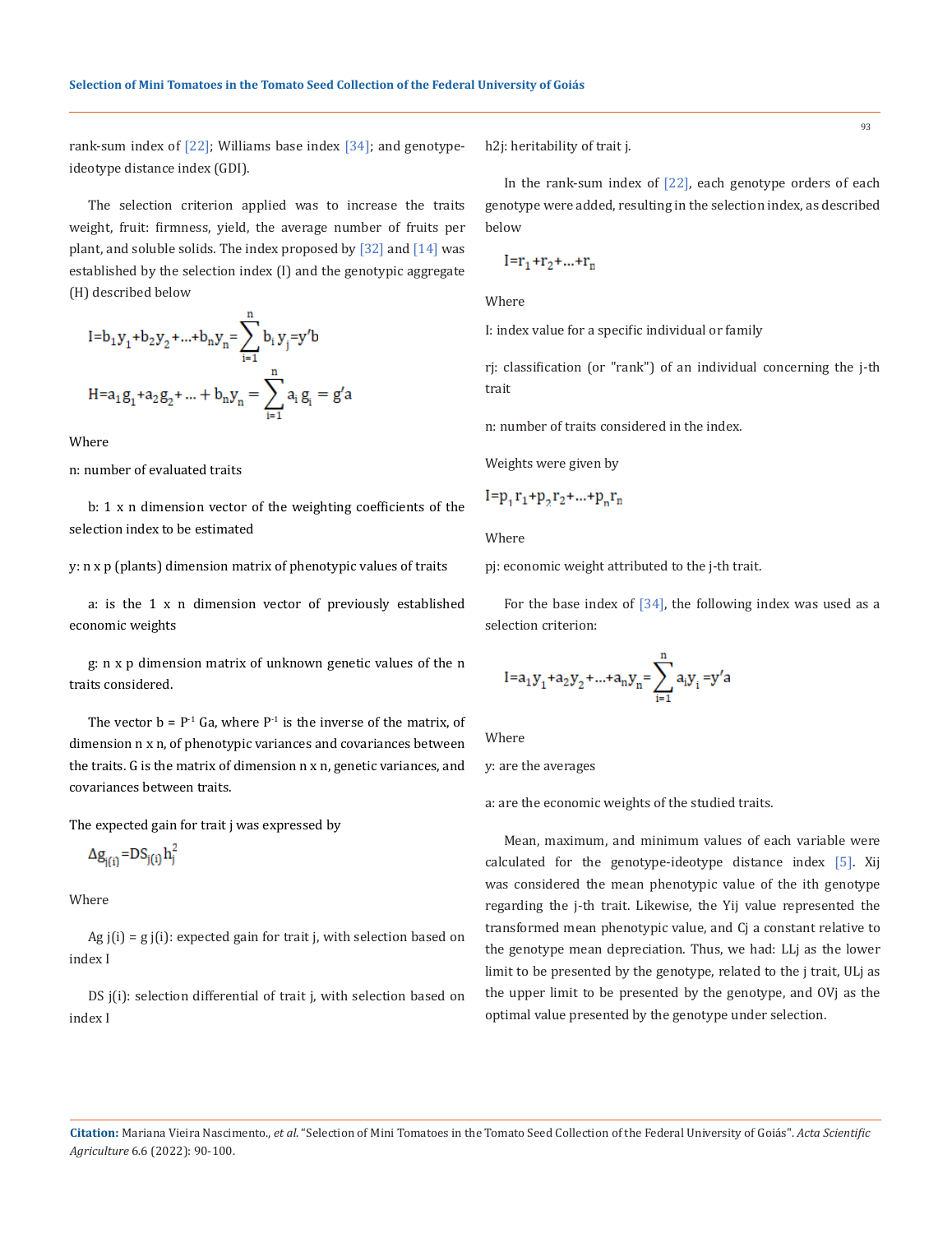If LLj < Xij < ULj, then Yij = Xij If  $Xi$ i < LLj, Yij = Xij + OVj - LLj - Cj If  $Xij > ULj$ ,  $Yij = Xij + OVj - ULj + Cj$ .

In the methodology, it was considered Cj = ULj - LLj. The Cj value ensured that any Xij value within the range of variation around the optimal would result in a Yij value with a magnitude close to the optimal value (OVj), as opposed to Xij values outside this range. Thus, the Xij transformation was performed to ensure the depreciation of phenotypic values outside the range. The Yij values obtained by transformation were later standardized and weighted by the weights assigned to each trait, obtaining the yij values, as described below

$$
y_{ij=\sqrt{a_j} \overline{S(Y_i)}}
$$

Where

S(Yj): standard deviation of the mean phenotypic values obtained by the transformation; aj: weight or economic value of the characteristic.

Then, the index values (GDI) expressed by the distances between the genotypes and the ideotype were calculated, as illustrated

$$
I_{GDI} = \sqrt{\frac{1}{n} \sum_{j=1}^{n} (y_{ij} - vo_j)^2}
$$

The best genotypes were identified from these indexes, and selection gains were calculated. The analyzes were processed through the Computational Program in Genetics and Statistics (GENES Program).

#### **Results and Discussion**

Results The Brazilian market is looking for an ideal mini tomato cultivar with the following traits: high soluble solids content, high firmness, very productive, early cycle, with an increased number of fruits per plant and heavier fruits. Therefore, the tomato collections accessions were tested for these traits.

Analysis of variance (ANOVA) was performed for different mini tomatoes accessions (Table 2). It was observed that there were no significant differences in weight between plants from the same block and between other blocks. Among the 14 different accessions of mini tomatoes, significant statistical differences were observed, at 1% probability, for fruit weight (Table 3), as well as between the five different harvests carried out (Table 4).

| <b>Variation</b> | <b>DF</b> | <b>FW</b>                | <b>NFP</b>               | <b>YD</b>            | <b>FF</b>            | <b>SS</b>        | Cycle                    |
|------------------|-----------|--------------------------|--------------------------|----------------------|----------------------|------------------|--------------------------|
| <b>Sources</b>   |           | (g)                      |                          | $(kg.ha^{-1})$       | (N)                  | $(^{\circ}Brix)$ | (Days)                   |
| <b>Blocks</b>    | 2         | 1.60 <sup>ns</sup>       | $2,547.0$ <sup>ns</sup>  | $0.47$ ns            | $1.47$ ns            | ۰                | $\overline{\phantom{a}}$ |
| Plants           |           | $12.40$ <sup>ns</sup>    | $\overline{\phantom{a}}$ | $0.85$ <sup>ns</sup> | $0.08$ <sup>ns</sup> | ۰                |                          |
| Harvests         | 4         | 417.70*                  | 525,161.0*               |                      | 12.90*               | $1.42*$          |                          |
| Accessions       | 13        | $4,048.0*$               | 75,200.0*                | 1,808.87*            | 69.87*               | $14.6*$          | 193.85*                  |
| Residue          | 387       | 27.20                    | 2,770.0                  | 0.03                 | 1.42                 | 0.06             | 0.06                     |
| Total            | 407       | $\overline{\phantom{a}}$ | $\overline{\phantom{a}}$ |                      |                      |                  |                          |

**Table 2:** Summary of ANOVA for fruit weight (FW), number of fruits per plant (NFP), yield (YD), fruit firmness (FF), soluble solids content (SS), and reproduction cycle (Cycle) for fourteen accessions of mini tomatoes. Goiania, 2021.

DF: Degrees of Freedom; SQ: Sum of Squares; MQ: Mean square; Fc: Calculated F Value, ns, and \*: Non-Significant and Significant at 1% probability, respectively.

Among the accessions evaluated, UFG 57 was the one with the highest average weight, with 50.77 g, followed by accessions UFG 50 (38.40 g), UFG 56 (35.33 g), and UFG 49 (32, 83 g) (Table 3). Among the accessions with lighter fruits, UFG 61 and UFG 48 stand out, with 14.97 g and 14.80 g, respectively, inserted within the same grouping by the Scott-Knott test at 5% probability (Table 3).

**Citation:** Mariana Vieira Nascimento., *et al*. "Selection of Mini Tomatoes in the Tomato Seed Collection of the Federal University of Goiás". *Acta Scientific Agriculture* 6.6 (2022): 90-100.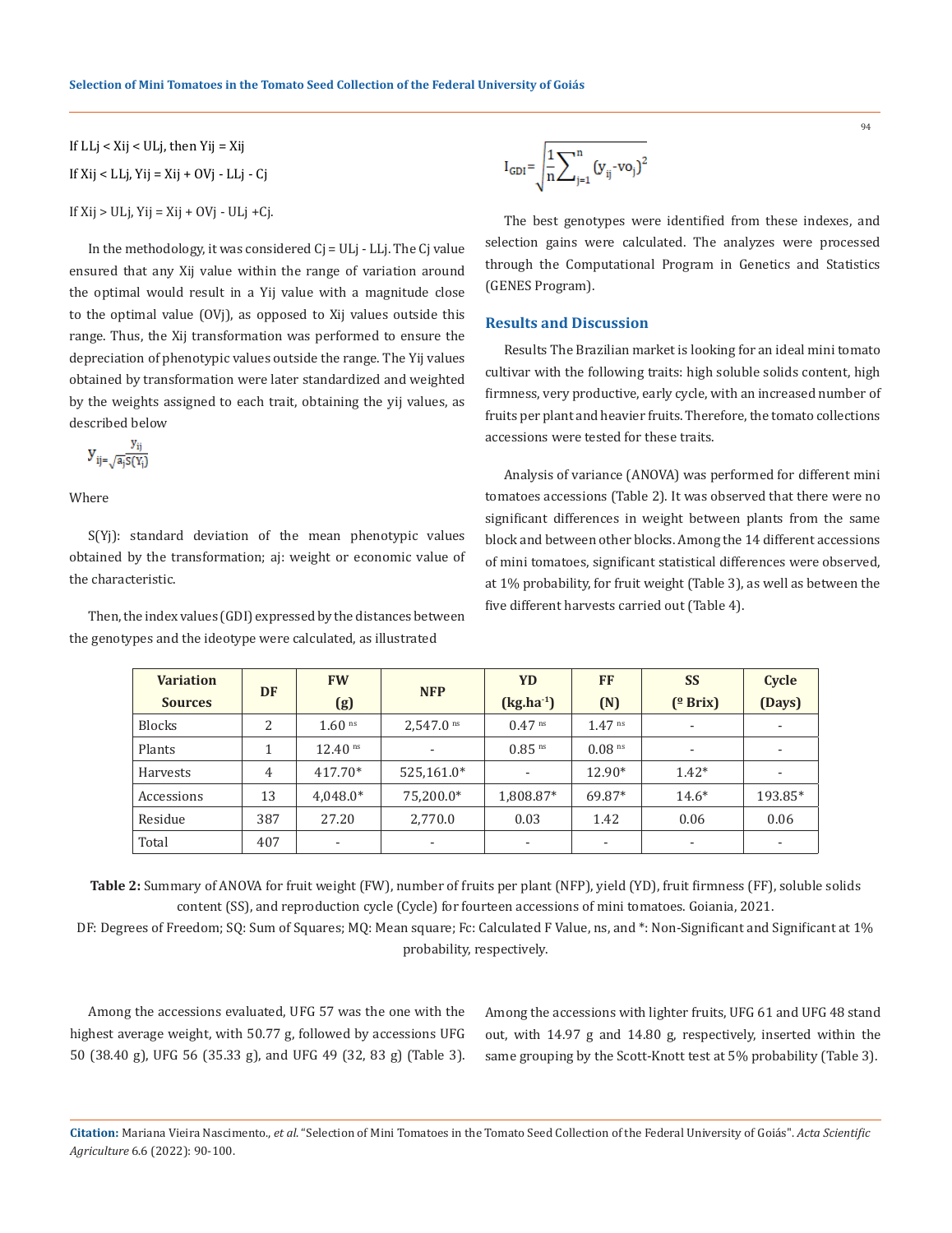| <b>Accessions</b> | FW(g)   | <b>NFP</b> | YD $(kg. ha-1)$ | $SS$ ( $Brix$ )   | FF(N)             | <b>Cycle (Days)</b> |  |
|-------------------|---------|------------|-----------------|-------------------|-------------------|---------------------|--|
| <b>UFG 57</b>     | 50.77 a | 85.47 c    | 35.51 a         | 5.96f             | 6.44 с            | 108 <sub>b</sub>    |  |
| <b>UFG 50</b>     | 38.40 b | 66.67 c    | 26.88 b         | 6.12 e            | 4.95e             | 108 <sub>b</sub>    |  |
| <b>UFG 56</b>     | 35.33 c | 90.25c     | 19.79c          | 5.90 f            | 7.03c             | 115a                |  |
| <b>UFG 49</b>     | 32.83 c | 118.75 b   | 18.39 с         | 5.75 e            | 5.07 e            | 115a                |  |
| <b>UFG 33</b>     | 18.70 d | 80.60 c    | 13.09 d         | 7.72a             | 6.13d             | 108 <sub>b</sub>    |  |
| <b>UFG 48</b>     | 14.80 e | 107.67 b   | 10.36 e         | 6.52c             | 4.37 f            | 108 <sub>b</sub>    |  |
| <b>UFG 64</b>     | 9.63 f  | 191.00 a   | 6.74f           | 7.22 b            | 3.78 <sub>g</sub> | 108 <sub>b</sub>    |  |
| UFG02             | 20.40 d | 60.00c     | 14.29 d         | 7.32 b            | 8.31 a            | 108 <sub>b</sub>    |  |
| UFG03             | 19.37 d | 114.00 b   | 13.55 d         | 6.34d             | 7.72 b            | 108 <sub>b</sub>    |  |
| UFG04             | 16.30 d | 79.33 c    | 11.41 e         | 5.70 e            | 6.69c             | 108 <sub>b</sub>    |  |
| UFG05             | 11.10f  | 205.87 a   | 7.77f           | 7.00 <sub>b</sub> | 5.87 d            | 108 <sub>b</sub>    |  |
| UFG06             | 18.17 d | 185.53 a   | 12.73 d         | 5.86 f            | 5.90 d            | 108 <sub>b</sub>    |  |
| UFG07             | 19.23 d | 61.47 c    | 13.46 d         | 7.24 b            | 8.36 a            | 108 <sub>b</sub>    |  |
| <b>UFG 61</b>     | 14.97 e | 83.20 c    | 10.48 e         | 5.76 e            | 3.66 <sub>g</sub> | 108 <sub>b</sub>    |  |
| Average           | 22.86   | 109.27     | 15.32           | 6.46              | 6.02              | 109                 |  |
| $CV\%$            | 51.90   | 45.26      | 50.69           | 10.89             | 25.51             | 2.33                |  |

The comparison between the harvests was carried out to verify how the evaluated traits behave along the productive cycle of the accessions. It is observed that the fruits harvested more at the end of the production cycle have the highest averages for fruit weight (FW), indicating that the mini tomato plants, in general, presented greater productive capacity at the end of their cycle.

**Table 3:** Scott-Knott test at 5% probability for fruit weight (FW), number of fruits per plant (NFP), yield (YD), soluble solids content (SS), fruit firmness (FF), and reproduction cycle for different accessions of mini tomatoes. Goiania, 2021.

CV%: Coefficient of variation (%); Means followed by equal letters belong to the same group by the Scott-Knott test at 5% probability.

Table 2 shows no significant differences, at 1% probability, for the number of fruits per plant obtained between plants in the same accession. However, there were substantial differences between the different accessions of mini tomatoes evaluated, as well as for the five harvests carried out (Table 2). This finding is due to genetic differences between the accessions and the physiological state of plants during the harvests carried out. The number of fruits per plant ranged from 61.47 for the UFG 07 accession to 205.87 for the UFG 05 accession (Table 3).

The accessions UFG 05, UFG 64, and UFG 06 have the highest averages with 205.87, 191.00, and 185.53 fruits per plant, respectively, being in the same grouping by the Scott-Knott test at 5% probability (Table 3). Eight accessions are included in the group with the lowest average of fruits per plant by the Scott-Knott test at 5% probability, with accessions UFG 02 and UFG 07, with the lowest averages, 61.47 and 60.00 fruits per plant, respectively (Table 3).

Evaluating different mini tomato hybrids, [18] obtained more total and commercial fruits for the cultivars being assessed, unlike the current work. [13] observed that the genotype greatly influences fruit formation in mini tomato hybrids, influencing the number of fruits formed, as observed in this study.

One of the main traits of tomato improvement is the fruit yield. Thus, an analysis of variance for this trait was also carried out in the different accessions of mini tomatoes. It was observed that there were no significant differences in productivity between plants of the same accession, nor for different blocks, due to uniformity within the same access (Table 2).

**Citation:** Mariana Vieira Nascimento., *et al*. "Selection of Mini Tomatoes in the Tomato Seed Collection of the Federal University of Goiás". *Acta Scientific Agriculture* 6.6 (2022): 90-100.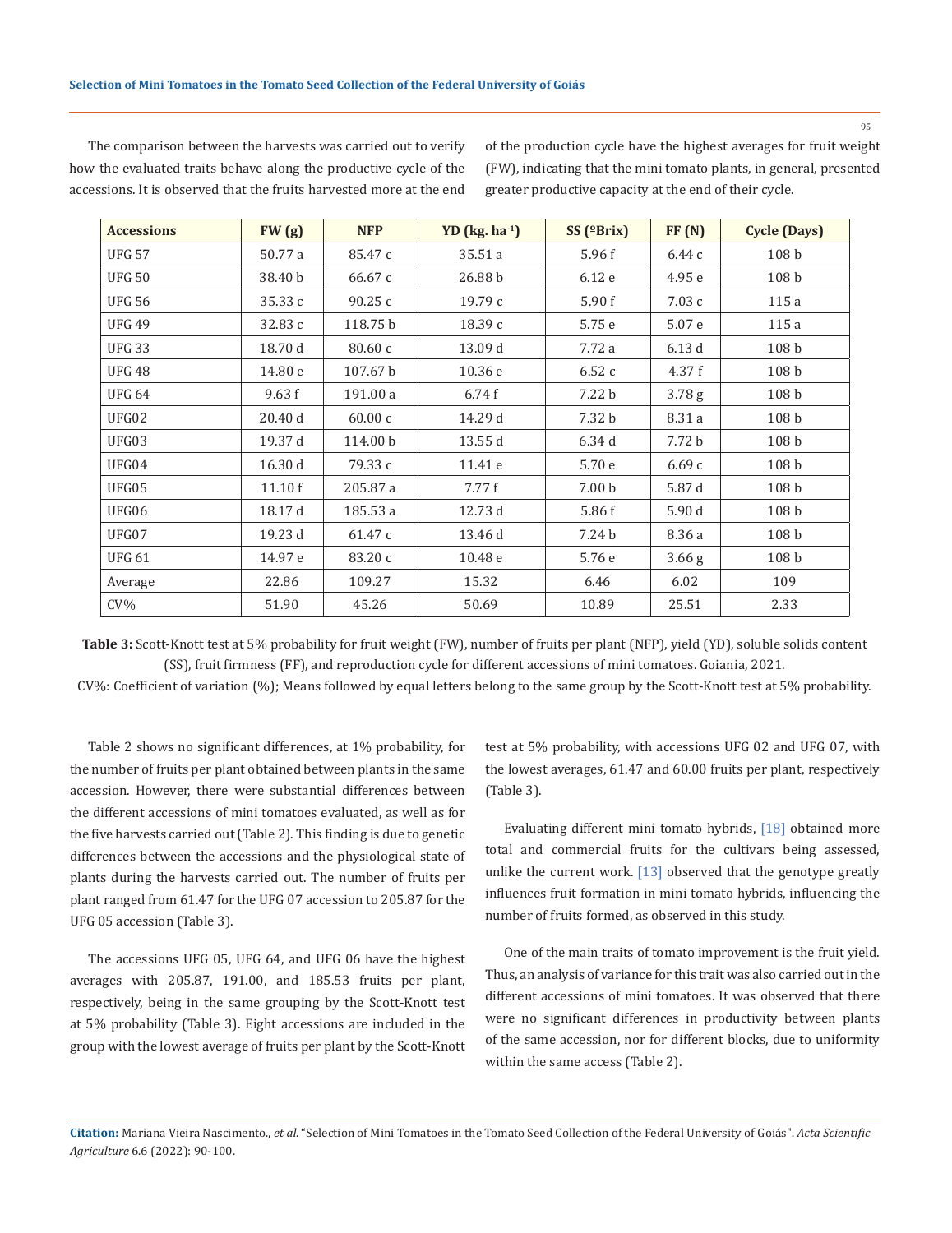Among the five different harvests performed, a statistically significant difference was observed for the number of fruits per plant, as well as for the different accessions evaluated (Table 2). These differences are due to the diverse genotypes in the accessions that make up the tomato collection of the UFG.

The accession with the highest yield was UFG 57 (35.51 kg. ha- $^{1}$ ), followed by accessions UFG 50 (26.88 kg.ha<sup>-1</sup>), UFG 56 (19.79) kg.ha<sup>-1</sup>) and UFG 49 (18.39 kg.ha<sup>-1</sup>) (Table 3). Among the accessions with a lower yield, UFG 48, UFG 05, and UFG 64 stand out, with 10.36 kg. ha $^{-1}$ , 7.77 kg.ha $^{-1}$ , and 6.74 kg.ha $^{-1}$ , respectively, inserted within the same grouping by the Scott-Knott test at 5% probability (Table 3).

Despite lower yields, these values are still above the average for the state of Goiás  $[4]$ . Within the 14 accessions, there was a yield range from  $6.74$  kg. ha<sup>-1</sup> to  $35.51$  kg.ha<sup>-1</sup>. Twelve of these accessions had yield values higher than the average for the state of Goiás, which was 8.50 kg. ha<sup>-1</sup> in the 2017 harvest and 9.40 kg.ha<sup>-1</sup> in the 2018 harvest [4].

Firmness is one of the main variables studied in post-harvest tomatoes, as it is associated with the time that the fruits will remain physically intact, maintaining their commercial aesthetics. Thus, the firmness analysis of the fruits of different mini tomato accesses was carried out. It was observed that there were no significant differences between plants of the same access and between blocks. In contrast, fruits of different accessions showed considerable variation for this character (Table 2).

The accessions with greater firmness were UFG 07 and UFG 02, with mean resistance of 8.36 N and 8.31 N, respectively, being in the same grouping by the Scott-Knott test at 5% probability. Accessions UFG 48, UFG 64, and UFG 61 presented the lowest firmness, with mean resistance values of 4.37 N, 3.78 N, and 3.66 N, respectively (Table 3). Even considering the lowest firmness values, these were higher than those [23] found when he worked with selection indexes in industrial tomato lines and found maximum fruit firmness values of 3.6 N.

There was also a statistically significant difference in fruit firmness among the five different harvests carried out (Table 2). Thus, the fruits harvested at the end of the cycle, in the fifth harvest precisely, showed increased resistance, on average 6.63 N (Table 3), indicating the plant produces heavier fruit towards the end of its cycle.

The soluble solids content is one of the main traits that must be evaluated in a tomato accession. The great advantage of the mini tomato is that it is delicious and sweet, being consumed as a fruit or appetizer. Traditional tomatoes have a Brix degree between 4 and 6. On the other hand, cherry or grape varieties have enough sweetness reaching between 9 and 12 $\degree$ Brix, which shows the concentration of total soluble solids represented by the sugar content. This trait makes all difference for mini tomatoes being consumed like grapes around the world, decorating and giving a touch of class to salads [2].

Through analysis of variance (ANOVA), it was observed that there were significant differences in the content of total soluble solids between fruits from different harvests and different evaluated accessions (Table 2). These dissimilarities are most likely due to each accession's genetic makeup and the degree of physiological maturation at the time of harvest. The access with the highest soluble solids content was UFG 33 with 7.72 °Brix, followed by UFG 02 (7.32 ºBrix), UFG 07 (7.24 ºBrix), UFG 64 (7.22 ºBrix), and UFG 05 (7.00  $^{\circ}$ Brix), being these inserted within the same grouping by the Scott-Knott test at 5% probability (Table 3).

The cluster with the lowest concentration of soluble solids was constituted by the accessions UFG 57 (5.96 ºBrix), UFG 56 (5.90 ºBrix), and UFG 06 (5.86 ºBrix). Even these are considered suitable for commercialization since values above 4.50 ºBrix are considered higher than the national average in Brazil.

[20] evaluated 29 mini tomato accessions and observed values ranging from 2.73 to 4.50 °Brix, with an average of 3.66 °Brix. Similar values were observed in 11 mini tomato lines analyzed by [30], ranging from 3.73 ºBrix to 4.95 ºBrix (average 4.22 ºBrix). This was also observed by  $[12]$ , whose mean value was 4.34 °Brix in cultivar Kyndio. Soluble solids can be influenced by several nutritional factors of the plant, climatic and, mainly, genetic. Regarding productivity, the concentration of soluble solids can be affected by the number of fruits of the plant. When directly related, soluble solids and productivity are inversely proportional, as emphasized by some authors [8,17,26].

Regarding the reproductive cycle time, two clusters were observed by the Scott-Knott test at 5% probability, one with an

**Citation:** Mariana Vieira Nascimento., *et al*. "Selection of Mini Tomatoes in the Tomato Seed Collection of the Federal University of Goiás". *Acta Scientific Agriculture* 6.6 (2022): 90-100.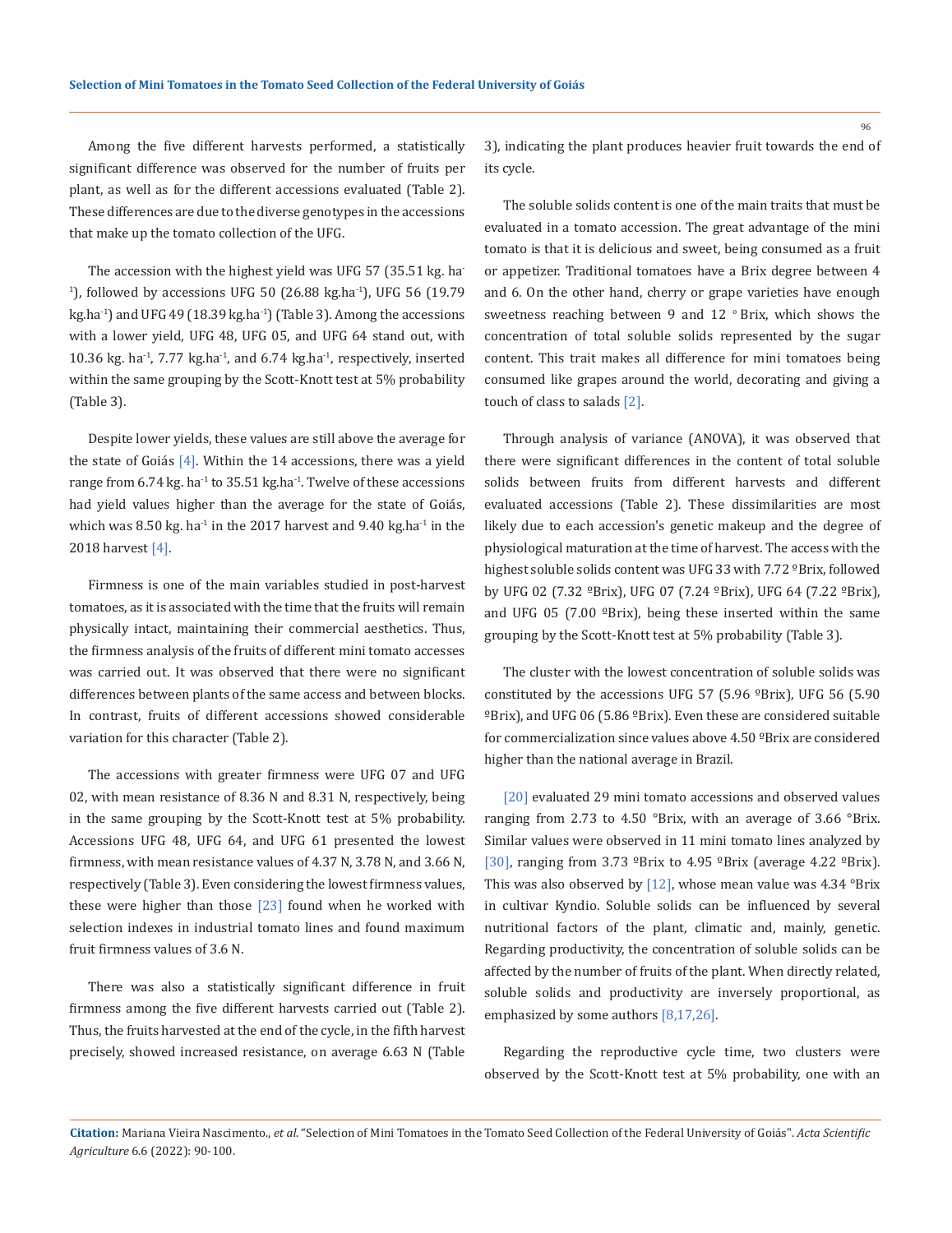average duration of 115 days, consisting of accessions UFG 56 and UFG 49, and another group with an average development of 108 days, comprising the other accessions (Table 3). Most cultivars sold by seed companies have a cycle between 95 and 125 days [7]. In this way, all analyzed accessions fall within the average cycle. Cultivars with an early cycle are desirable in breeding programs. They allow the material to remain in the field for a shorter time, subject to lesser effects of biotic and abiotic factors, such as diseases and drought [10].

The comparison between the harvests that can be seen in Table 4 was to verify how the evaluated characters behave along the productive cycle of the accessions. It is observed that the fruits harvested towards the end of the production cycle had the highest means for fruit weight (FW) and fruit firmness (FF). This fact indicates that the mini tomato plants generally presented heavier fruits with greater firmness at the end of their cycle.

| <b>Harvests</b> | FW(g)              | <b>NFP</b> | SS $($ <sup>o</sup> Brix $)$ | FF(N)             |
|-----------------|--------------------|------------|------------------------------|-------------------|
| Harvests 1      | 19.17 d            | 28.42 d    | 6.39 d                       | 5.71c             |
| Harvests 2      | 21.46c             | 35.17 d    | 6.32d                        | 5.73c             |
| Harvests 3      | 22.63 <sub>b</sub> | 108.74 c   | 6.52 <sub>b</sub>            | 5.80c             |
| Harvests 4      | 23.52h             | 223.14a    | 6.66 a                       | 6.18 <sub>b</sub> |
| Harvests 5      | 25.37a             | 140.02 b   | 6.47c                        | 6.63a             |
| Average         | 22.43              | 107.10     | 6.47                         | 6.01              |
| $CV\%$          | 10.33%             | 75.16%     | 2.02%                        | 6.59%             |

**Table 4:** Scott-Knott test at 5% probability for fruit weight (FW), number of fruits per plant (NFP), soluble solids content (SS), and fruit firmness (FF) for the different seasons of harvesting mini tomatoes. Goiania, 2021.

CV%: Coefficient of variation (%); Means followed by equal letters belong to the same group by the Scott-Knott test at 5% probability.

The genotypic and phenotypic correlation was performed to verify which traits are more associated with each other due to genetic influence (genotypic) and genetic interaction with the study environment (phenotypic). As expected, the estimates of the genotypic and phenotypic correlation coefficients, in averages of the accessions, were significant, except for the relationship between the number of fruits x fruit firmness.

The correlation between the characters fruit weight with fruit firmness, fruit weight, and yield, and soluble solids content with fruit firmness were positive and of high magnitude (Table 5). The correlations between the number of fruits and yield, soluble solids content and yield, fruit firmness and yield were negative and of small magnitude.

Yield, in many cases, is associated with plants that produce more fruit. The negative correlation between yield and the number of fruits per plant indicates the opposite in this work. Thus, heavier fruits can explain higher yields in this study, as indicated by the positive correlation between these two traits.

Negative correlations between traits indicate that when selection is made in one of these traits, a high negative correlated response is expected in another, which is a problem since the direction of selection is the same for such traits [25]. Correlations close to zero (null) or negative of small magnitudes, such as fruit firmness and yield (Table 2), demonstrate that selection for these traits in cherry tomatoes can be made independently and without a correlated response. There was a tendency for the genotypic correlation coefficients to surpass those of the phenotypic correlation, demonstrating that genetic factors are more important than environmental factors in expressing these traits in mini tomatoes.

Estimates of selection gains obtained for five traits evaluated by direct and indirect selection are shown in Table 6. Estimates of genetic gains were consistently higher for fruit weight and the number of fruits per plant compared to those of other traits when evaluated by the traditional selection indexes of Smith and Hazel, the basis of Williams and Genotype and Ideotype (Table 6). The direct selection index and the sum of Mulamba and Mock's ranks showed greater gains for weight and fruit firmness. Selection indexes consist of an alternative that makes it possible to perform simultaneous selection efficiently by combining different traits [28].

This is probably due to the higher estimates of the coefficients of variation (Table 3) and the estimates of heritability coefficients (Table 6). Considering the four plants with the best performance, direct selection provided positive gains in almost all traits, except for the number of fruits, ranging between -22.61% and 107.27%. Therefore, the selection performed for these fruit traits provided

**Citation:** Mariana Vieira Nascimento., *et al*. "Selection of Mini Tomatoes in the Tomato Seed Collection of the Federal University of Goiás". *Acta Scientific Agriculture* 6.6 (2022): 90-100.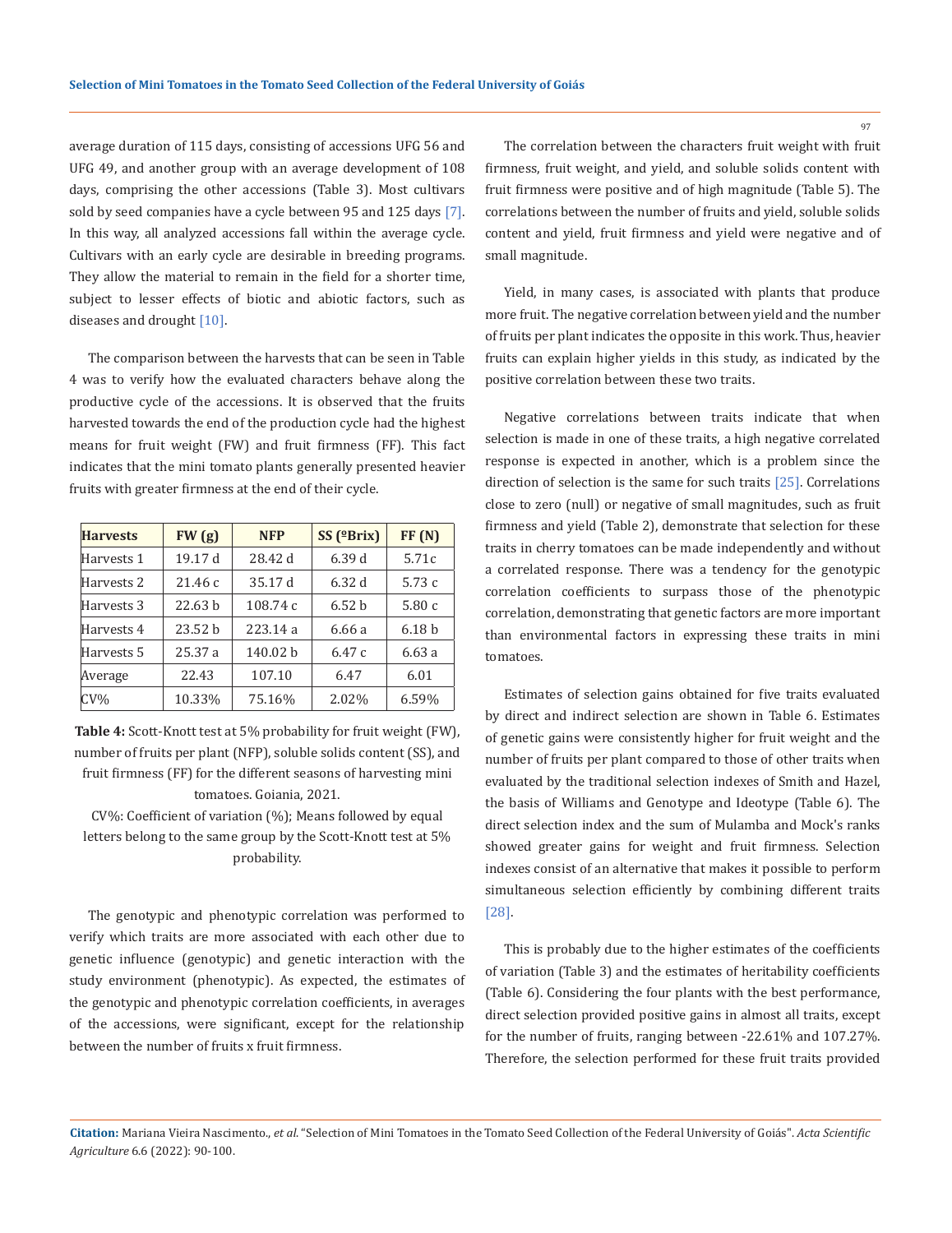| <b>Traits</b>           | FW(g)                    | <b>NFP</b>            | $SS$ ( $Brix$ )          | FF(N)                 | YD (kg. ha <sup>-1</sup> ) |  |  |  |  |  |
|-------------------------|--------------------------|-----------------------|--------------------------|-----------------------|----------------------------|--|--|--|--|--|
| Genotypic correlation   |                          |                       |                          |                       |                            |  |  |  |  |  |
| FW(g)                   | 1.00                     | $0.161$ <sup>ns</sup> | $0.628*$                 | $0.663*$              | $0.575*$                   |  |  |  |  |  |
| <b>NFP</b>              | ٠                        | 1.00                  | $0.371*$                 | $0.315$ <sup>ns</sup> | $-0.270*$                  |  |  |  |  |  |
| SS ( $^{\circ}$ Brix)   |                          |                       | 1.00                     | $0.967*$              | $-0.252*$                  |  |  |  |  |  |
| FF(N)                   | $\overline{\phantom{a}}$ | ۰                     | $\overline{\phantom{a}}$ | 1.00                  | $-0.164$ ns                |  |  |  |  |  |
| YD ( $kg$ . $ha^{-1}$ ) |                          |                       | -                        |                       | 1.00                       |  |  |  |  |  |
| Phenotypic correlation  |                          |                       |                          |                       |                            |  |  |  |  |  |
| FW(g)                   | 1.00                     | $0.162$ <sup>ns</sup> | $0.631*$                 | $0.667*$              | $0.579*$                   |  |  |  |  |  |
| <b>NFP</b>              |                          | 1.00                  | $0.372*$                 | $0.317$ ns            | $-0.271*$                  |  |  |  |  |  |
| SS ( $^{\circ}$ Brix)   |                          |                       | 1.00                     | $0.969*$              | $-0.252*$                  |  |  |  |  |  |
| FF(N)                   | -                        |                       | $\overline{\phantom{a}}$ | 1.00                  | $-0.165$ <sup>ns</sup>     |  |  |  |  |  |
| $YD$ (kg. ha $^{-1}$ )  |                          |                       |                          |                       | 1.00                       |  |  |  |  |  |

**Table 5:** Genotypic and phenotypic correlations at 5% probability for fruit weight (FW), number of fruits per plant (NFP), yield (YD), soluble solids content (SS), and fruit firmness (FF) for the different accessions of mini tomatoes. Goiania, 2021. ns and \*: not significant and significant at 1% probability, respectively.

the positive displacement of the mean in almost all to obtain desirable gains. Through direct selection, the best cherry tomato accessions were UFG 57, UFG 50, UFG 02, and UFG 03.

Direct selection was used because it is aimed only at a variable of interest and comprises maximum gains from a single variable regarding the applied selection type. According to how this trait is associated with the others, favorable or unfavorable results may occur in characters of second importance [5].

Regarding the selection indexes, the classic index, proposed by [32] and [14], demonstrated the possibility of obtaining higher gains in weight and number of fruits, with good gains in the other traits, between 25.50% to 50.26%. Through this classic index, the cherry tomato lines UFG 05, UFG 57, UFG 50, and UFG 64 were selected as the best, respectively. The Williams Base Index obtained results equal to the indexes of [32] and [14], as shown in table 6.

The rank-sum index, proposed by Mulamba and Mock, obtained the greatest selection gains in fruit firmness and weight,

| <b>Traits</b>                | <b>OM</b> | h <sup>2</sup> |           | <b>Direct</b><br>selection |           | <b>Smith and Hazel</b><br><b>Index</b> |       | Mulamba and<br><b>Mock Index</b> |       | <b>Willians Based</b><br><b>Index</b> |       | <b>Genotype-Idiotype</b><br><b>Distance Index</b> |  |
|------------------------------|-----------|----------------|-----------|----------------------------|-----------|----------------------------------------|-------|----------------------------------|-------|---------------------------------------|-------|---------------------------------------------------|--|
|                              |           |                | <b>IM</b> | GS%                        | <b>IM</b> | GS%                                    | IM    | GS%                              | IM    | GS%                                   | ΙM    | GS%                                               |  |
| FW(g)                        | 15.14     | 98.80          | 31.58     | 107.27                     | 28.21     | 85.25                                  | 24.96 | 64.04                            | 28.21 | 85.25                                 | 30.33 | 99.11                                             |  |
| <b>NFP</b>                   | 23.07     | 99.59          | 17.83     | $-22.61$                   | 57.50     | 148.61                                 | 21.67 | $-6.06$                          | 57.50 | 148.61                                | 51.67 | 123.43                                            |  |
| $SS$ ( $^{\circ}Brix$ )      | 4.19      | 100.00         | 6.25      | 49.06                      | 6.30      | 50.26                                  | 6.60  | 57.41                            | 6.30  | 50.26                                 | 6.33  | 50.85                                             |  |
| FF(N)                        | 3.61      | 99.43          | 6.73      | 86.01                      | 4.92      | 36.06                                  | 7.44  | 105.45                           | 4.92  | 36.06                                 | 6.35  | 75.39                                             |  |
| $YD$ (kg. ha <sup>-1</sup> ) | 15.32     | 99.99          | 22.56     | 47.25                      | 19.23     | 25.50                                  | 19.20 | 25.35                            | 19.23 | 25.50                                 | 21.11 | 37.82                                             |  |

**Table 6.** Estimates of genetic gains (GS%), the mean from the original population (OM) and mean from the improved population (IM), using direct selection, Smith and Hazel classical index, Mulamba and Mock rank-sum index, Williams base index, and genotype-ideotype distance index (GIDI) in half-sib progenies for fruit weight (FW), number of fruits per plant (NFP), yield (YD), soluble solids content (SS), and fruit firmness (FF) for fourteen accessions of mini tomatoes. Goiania, 2021.

**Citation:** Mariana Vieira Nascimento., *et al*. "Selection of Mini Tomatoes in the Tomato Seed Collection of the Federal University of Goiás". *Acta Scientific Agriculture* 6.6 (2022): 90-100.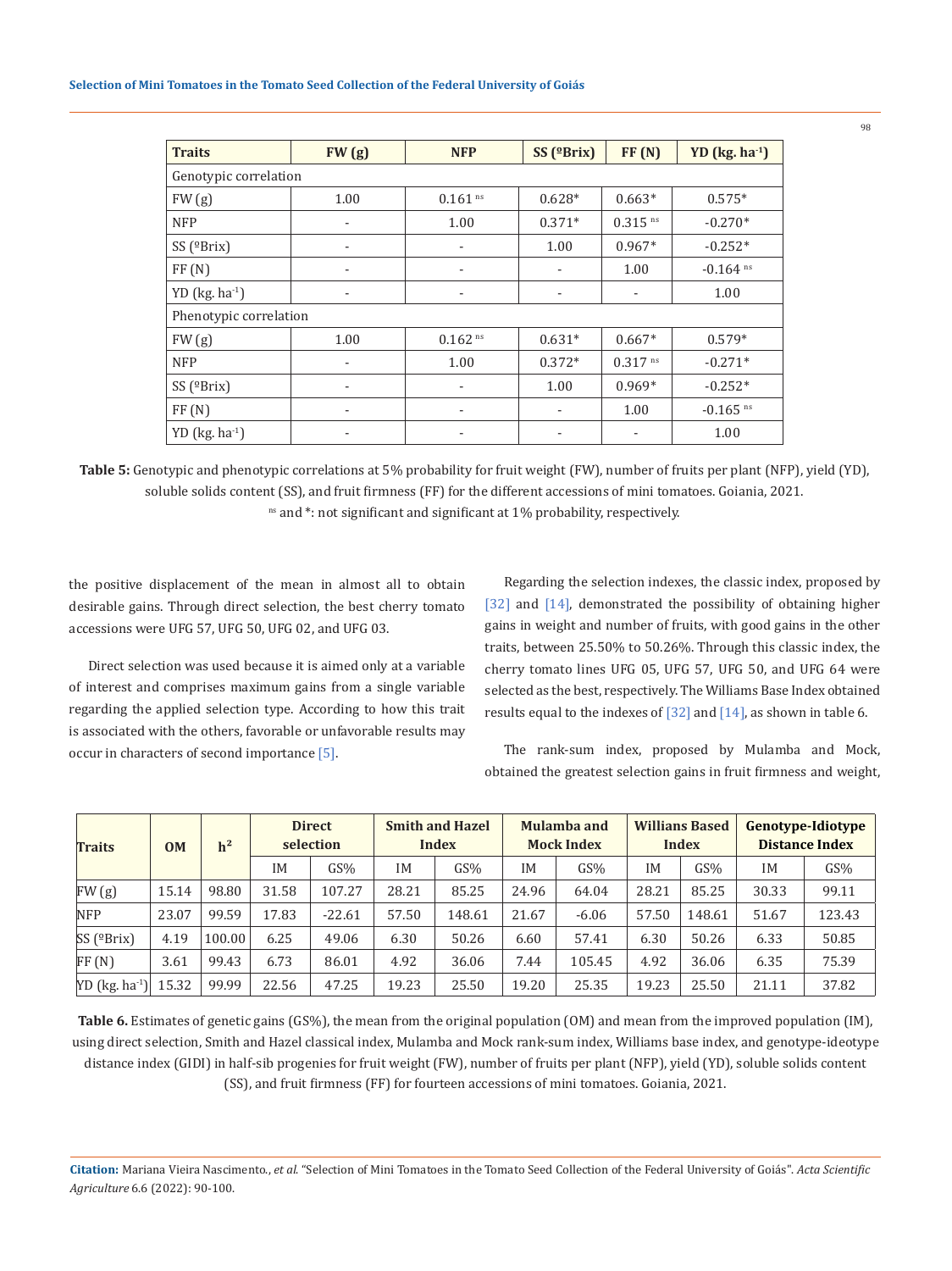respectively. A negative selection gain for the number of fruits made a simultaneous selection for several traits difficult. Selection gains for the Mulamba and Mock index ranged between -6.06% and 105.45%. This rank-sum index selected cherry tomato accessions UFG 02, UFG 57, UFG 03, and UFG 07 as the best, respectively.

Regarding the genotype-ideotype distance index (GDI), there were positive gains for the traits under analysis. The main interest in this selection was to obtain balanced gains among all traits under evaluation. Genetic gains ranged between 37.82% and 123.43% for yield and number of fruits per plant, respectively. This rank-sum index selected the accesses of mini tomatoes UFG 57, UFG 50, UFG 02, and UFG 05 as the best, respectively.

The accession of mini tomato UFG 57 is the superior genotype, selected through all the selection methods used in this study, proving the superiority of this genotype for all evaluated traits

### **Conclusion**

- The evaluated traits have high correlation values among them.
- The genotype-ideotype distance index and direct selection show the greatest selection gain for the fruit yield and weight.
- The classic index proposed by  $[32]$  and  $[14]$  and Williams base index have the highest values in selection gains for the number and weight of fruits.
- UFG 57 mini tomato accession is the superior genotype, selected through all direct and indirect selection methods.

## **Conflict of Interest**

Declare if any financial interest or any conflict of interest exists.

### **Acknowledgments**

To the National Council for Scientific and Technological Development (CNPq), for funding the project 423207/2018-0.

## **Bibliography**

- 1. [Alvarenga MAR. "Tomate: produção em campo, casa de vegeta](https://www.worldcat.org/title/tomate-producao-em-campo-em-casa-de-vegetacao-e-em-hidroponia/oclc/709890231)ção e hidroponia. 2nd[. edition. Produção independente \(2013\):](https://www.worldcat.org/title/tomate-producao-em-campo-em-casa-de-vegetacao-e-em-hidroponia/oclc/709890231) [455.](https://www.worldcat.org/title/tomate-producao-em-campo-em-casa-de-vegetacao-e-em-hidroponia/oclc/709890231)
- 2. ABH ASSOCIAÇÃO BRASILEIRA DE HORTICULTURA. Tomate Cereja - Sabor e Rentabilidade no mesmo produto (2021).
- 3. Buzar AGR., *et al*[. "Estimativa de diversidade genética de ger](https://www.scielo.br/j/hb/a/B74vqfBqpK9ZgfybR5FPWKy/?format=pdf&lang=pt)[moplasma de cebola via descritores morfológicos, agronômi](https://www.scielo.br/j/hb/a/B74vqfBqpK9ZgfybR5FPWKy/?format=pdf&lang=pt)cos e bioquímicos". *[Horticultura Brasileira](https://www.scielo.br/j/hb/a/B74vqfBqpK9ZgfybR5FPWKy/?format=pdf&lang=pt)* 25.4 (2007): 527- [532.](https://www.scielo.br/j/hb/a/B74vqfBqpK9ZgfybR5FPWKy/?format=pdf&lang=pt)
- 4. [Conab. Companhia Nacional de Abastecimento. "Compêndio](https://www.conab.gov.br/institucional/publicacoes/compendio-de-estudos-da-conab)  [de Estudos Conab": Tomate 1 \(2016- 2018\) - Brasília: Conab](https://www.conab.gov.br/institucional/publicacoes/compendio-de-estudos-da-conab)  [\(2019\).](https://www.conab.gov.br/institucional/publicacoes/compendio-de-estudos-da-conab)
- 5. [Cruz CD. "Genes Software extended and integrated with the](https://www.scielo.br/j/asagr/a/sLvDYF5MYv9kWR5MKgxb6sL/?format=pdf&lang=en)  [R, Matlab and Selegen".](https://www.scielo.br/j/asagr/a/sLvDYF5MYv9kWR5MKgxb6sL/?format=pdf&lang=en) *Acta Scientiarum* 38.4 (2016): 547- [552.](https://www.scielo.br/j/asagr/a/sLvDYF5MYv9kWR5MKgxb6sL/?format=pdf&lang=en)
- 6. Dossa D and Fuchs F. "Tomate: análise técnico-econômica e os principais indicadores da produção nos mercados mundial, brasileiro e paranaense. Ceasa, agosto (2017).
- 7. Embrapa. "EMPRESA BRASILEIRA DE PESQUISA AGRO-PECUÁRIA". Cultivo de tomate para industrialização. Embrapa Hortaliças 1 (2003).
- 8. Favati F., *et al*[. "Processing tomato quality as affected by irriga](https://www.sciencedirect.com/science/article/abs/pii/S0304423809003203)tion scheduling". *[Scientia Horticulturae](https://www.sciencedirect.com/science/article/abs/pii/S0304423809003203)* 122 (2009): 562-571.
- 9. [Filgueira FAR. "Novo manual de olericultura: agrotecnologia](https://www.worldcat.org/title/novo-manual-de-olericultura-agrotecnologia-moderna-na-producao-e-comercializacao-de-hortalicas/oclc/709635494)  [moderna na produção e comercialização de hortaliças. 3](https://www.worldcat.org/title/novo-manual-de-olericultura-agrotecnologia-moderna-na-producao-e-comercializacao-de-hortalicas/oclc/709635494)rd. edi[tion". Viçosa: UFV \(2013\): 421.](https://www.worldcat.org/title/novo-manual-de-olericultura-agrotecnologia-moderna-na-producao-e-comercializacao-de-hortalicas/oclc/709635494)
- 10. Gatut-wahyu AS., *et al*. "Mode of inheritance of genes control maturity in soybean". *ARPN Journal of Agricultural and Biological Science* 9.5 (2014): 178-182.
- 11. [Gepts. "Plant genetic resources conservation and utilization:](https://acsess.onlinelibrary.wiley.com/doi/abs/10.2135/cropsci2006.03.0169gas)  [the accomplishments and future of a societal insurance poli](https://acsess.onlinelibrary.wiley.com/doi/abs/10.2135/cropsci2006.03.0169gas)cy". *Crop Science* [46 \(2006\): 2278-2292.](https://acsess.onlinelibrary.wiley.com/doi/abs/10.2135/cropsci2006.03.0169gas)
- 12. Guimarães MA., *et al*[. "Produção e sabor dos frutos de toma](https://www.scielo.br/j/hb/a/45V7fpwRmJcqm3SwFcxp95g/?lang=pt)[teiro submetidos à poda apical e de cachos florais".](https://www.scielo.br/j/hb/a/45V7fpwRmJcqm3SwFcxp95g/?lang=pt) *Horticultura Brasileira* [25 \(2007\): 259-263.](https://www.scielo.br/j/hb/a/45V7fpwRmJcqm3SwFcxp95g/?lang=pt)
- 13. Gusmão SAL., *et al*. "Efeito da densidade de plantio e forma de tutoramento na produção de tomateiro tipo "cereja". *Horticultura Brasileira 18 suplemento* (2000).
- 14. [Hazel LN. "The genetic basis for constructing selection index](https://www.ncbi.nlm.nih.gov/pmc/articles/PMC1209225/)es". *Genetics* [28 \(1943\): 476-449.](https://www.ncbi.nlm.nih.gov/pmc/articles/PMC1209225/)

 $\alpha$ 

**Citation:** Mariana Vieira Nascimento., *et al*. "Selection of Mini Tomatoes in the Tomato Seed Collection of the Federal University of Goiás". *Acta Scientific Agriculture* 6.6 (2022): 90-100.